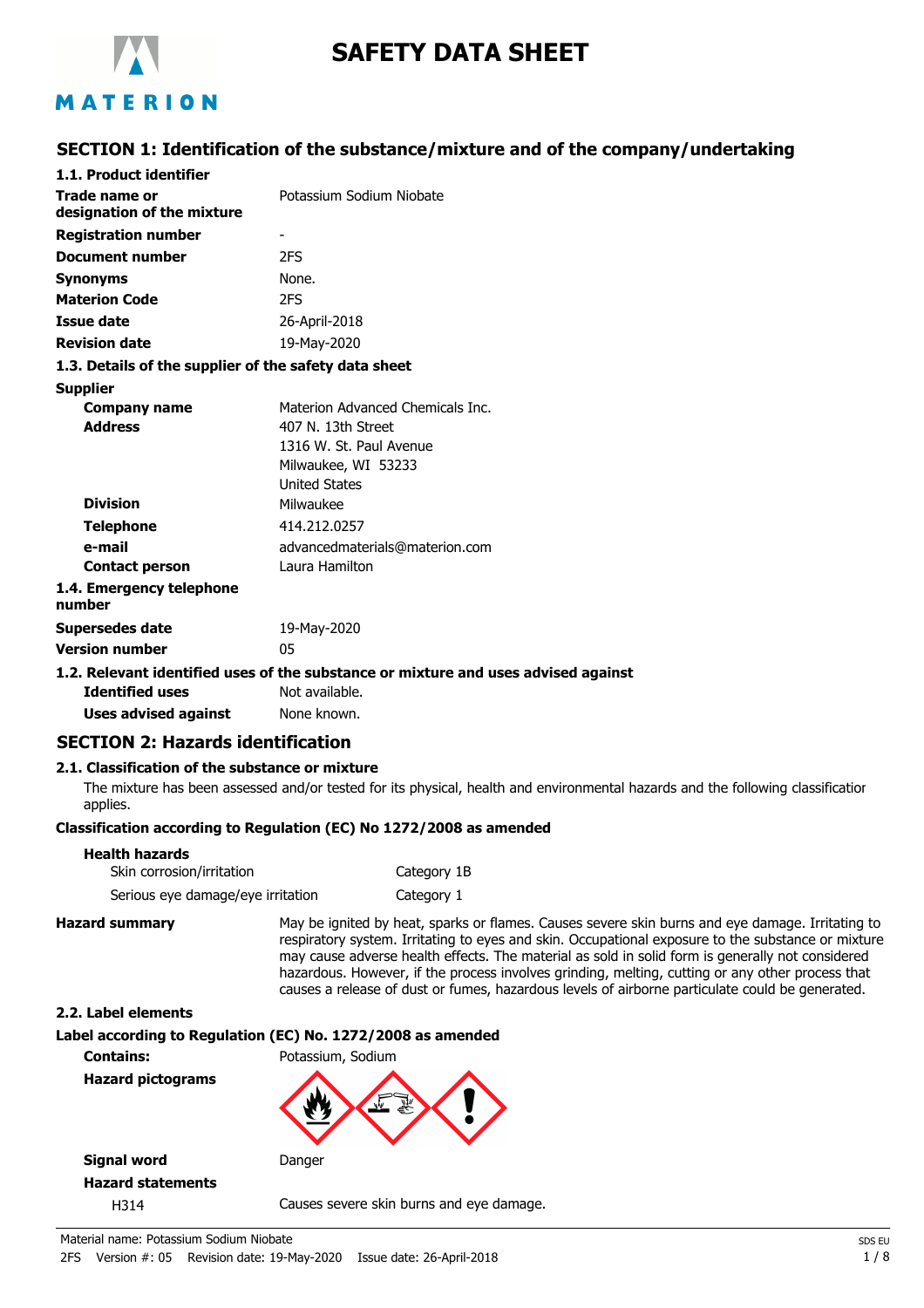#### **Precautionary statements**

| <b>Prevention</b>                        |                                                                                                                                                                                                                                                                                                                                                                                                                                                                                    |
|------------------------------------------|------------------------------------------------------------------------------------------------------------------------------------------------------------------------------------------------------------------------------------------------------------------------------------------------------------------------------------------------------------------------------------------------------------------------------------------------------------------------------------|
| P210                                     | Keep away from heat, hot surfaces, sparks, open flames and other ignition sources. No smoking.                                                                                                                                                                                                                                                                                                                                                                                     |
| P260                                     | Do not breathe dust/fume/gas/mist/vapours/spray.                                                                                                                                                                                                                                                                                                                                                                                                                                   |
| P240                                     | Ground/bond container and receiving equipment.                                                                                                                                                                                                                                                                                                                                                                                                                                     |
| P241                                     | Use explosion-proof electrical/ventilating/lighting equipment.                                                                                                                                                                                                                                                                                                                                                                                                                     |
| P264                                     | Wash thoroughly after handling.                                                                                                                                                                                                                                                                                                                                                                                                                                                    |
| P280                                     | Wear protective gloves and eye/face protection.                                                                                                                                                                                                                                                                                                                                                                                                                                    |
| P280                                     | Wear protective gloves/protective clothing/eye protection/face protection.                                                                                                                                                                                                                                                                                                                                                                                                         |
| P284                                     | Wear respiratory protection.                                                                                                                                                                                                                                                                                                                                                                                                                                                       |
| <b>Response</b>                          |                                                                                                                                                                                                                                                                                                                                                                                                                                                                                    |
|                                          | If skin irritation occurs, seek medical advice/attention. IF IN EYES: Rinse cautiously with water for<br>several minuts. Remove contact lenses, if present and easy to do. Continue rinsing.                                                                                                                                                                                                                                                                                       |
| $P301 + P330 + P331$                     | IF SWALLOWED: rinse mouth. Do NOT induce vomiting.                                                                                                                                                                                                                                                                                                                                                                                                                                 |
| $P303 + P361 + P353$                     | IF ON SKIN (or hair): Take off immediately all contaminated clothing. Rinse skin with<br>water/shower.                                                                                                                                                                                                                                                                                                                                                                             |
| $P304 + P340$                            | IF INHALED: Remove person to fresh air and keep comfortable for breathing.                                                                                                                                                                                                                                                                                                                                                                                                         |
| $P305 + P351 + P338$                     | IF IN EYES: Rinse cautiously with water for several minutes. Remove contact lenses, if present and<br>easy to do. Continue rinsing.                                                                                                                                                                                                                                                                                                                                                |
| P310                                     | Immediately call a POISON CENTRE/doctor.                                                                                                                                                                                                                                                                                                                                                                                                                                           |
| $P337 + P313$                            | If eye irritation persists: Get medical advice/attention.                                                                                                                                                                                                                                                                                                                                                                                                                          |
| $P362 + P364$                            | Take off contaminated clothing and wash it before reuse.                                                                                                                                                                                                                                                                                                                                                                                                                           |
| $P370 + P378$                            | In case of fire: Use appropriate media to extinguish.                                                                                                                                                                                                                                                                                                                                                                                                                              |
| <b>Storage</b>                           |                                                                                                                                                                                                                                                                                                                                                                                                                                                                                    |
| $P403 + P233$                            | Store in a well-ventilated place. Keep container tightly closed.                                                                                                                                                                                                                                                                                                                                                                                                                   |
| P405                                     | Store locked up.                                                                                                                                                                                                                                                                                                                                                                                                                                                                   |
| <b>Disposal</b>                          |                                                                                                                                                                                                                                                                                                                                                                                                                                                                                    |
| P501                                     | Dispose of contents/container in accordance with local/regional/national/international regulations.                                                                                                                                                                                                                                                                                                                                                                                |
| <b>Supplemental label</b><br>information | 100 % of the mixture consists of component(s) of unknown acute oral toxicity. 100 % of the<br>mixture consists of component(s) of unknown acute dermal toxicity. 100 % of the mixture consists<br>of component(s) of unknown acute hazards to the aquatic environment. 100 % of the mixture<br>consists of component(s) of unknown long-term hazards to the aquatic environment.<br>For further information, please contact the Product Stewardship Department at +1.800.862.4118. |
| 2.3. Other hazards                       | Not a PBT or vPvB substance or mixture.                                                                                                                                                                                                                                                                                                                                                                                                                                            |
|                                          | <b>SECTION 3: Composition/information on ingredients</b>                                                                                                                                                                                                                                                                                                                                                                                                                           |

#### **3.2. Mixtures**

### **General information**

| <b>Chemical name</b>   | $\frac{0}{0}$                                               | No.                    | CAS-No. / EC REACH Registration No. Index No. |                      | <b>Notes</b> |
|------------------------|-------------------------------------------------------------|------------------------|-----------------------------------------------|----------------------|--------------|
| Potassium              | < 12                                                        | 7440-09-7<br>231-119-8 |                                               | $019 - 001 - 00 - 2$ |              |
| <b>Classification:</b> | Water-React. 1; H260, Skin Corr. 1B; H314, Eye Dam. 1; H318 |                        |                                               |                      |              |
| Sodium                 | $\langle$ 7                                                 | 7440-23-5<br>231-132-9 |                                               | $011 - 001 - 00 - 0$ |              |
| <b>Classification:</b> | Water-React. 1; H260, Skin Corr. 1B; H314, Eye Dam. 1; H318 |                        |                                               |                      |              |

Other components below reportable  $81 - 594$ 

levels

### **List of abbreviations and symbols that may be used above**

#: This substance has been assigned Union workplace exposure limit(s).

M: M-factor

PBT: persistent, bioaccumulative and toxic substance.

vPvB: very persistent and very bioaccumulative substance.

All concentrations are in percent by weight unless ingredient is a gas. Gas concentrations are in percent by volume.

**Composition comments** The full text for all H-statements is displayed in section 16.

### **SECTION 4: First aid measures**

| General information | Ensure that medical personnel are aware of the material(s) involved, and take precautions to |
|---------------------|----------------------------------------------------------------------------------------------|
|                     | protect themselves.                                                                          |

#### **4.1. Description of first aid measures**

**Inhalation** Move to fresh air. Call a physician if symptoms develop or persist.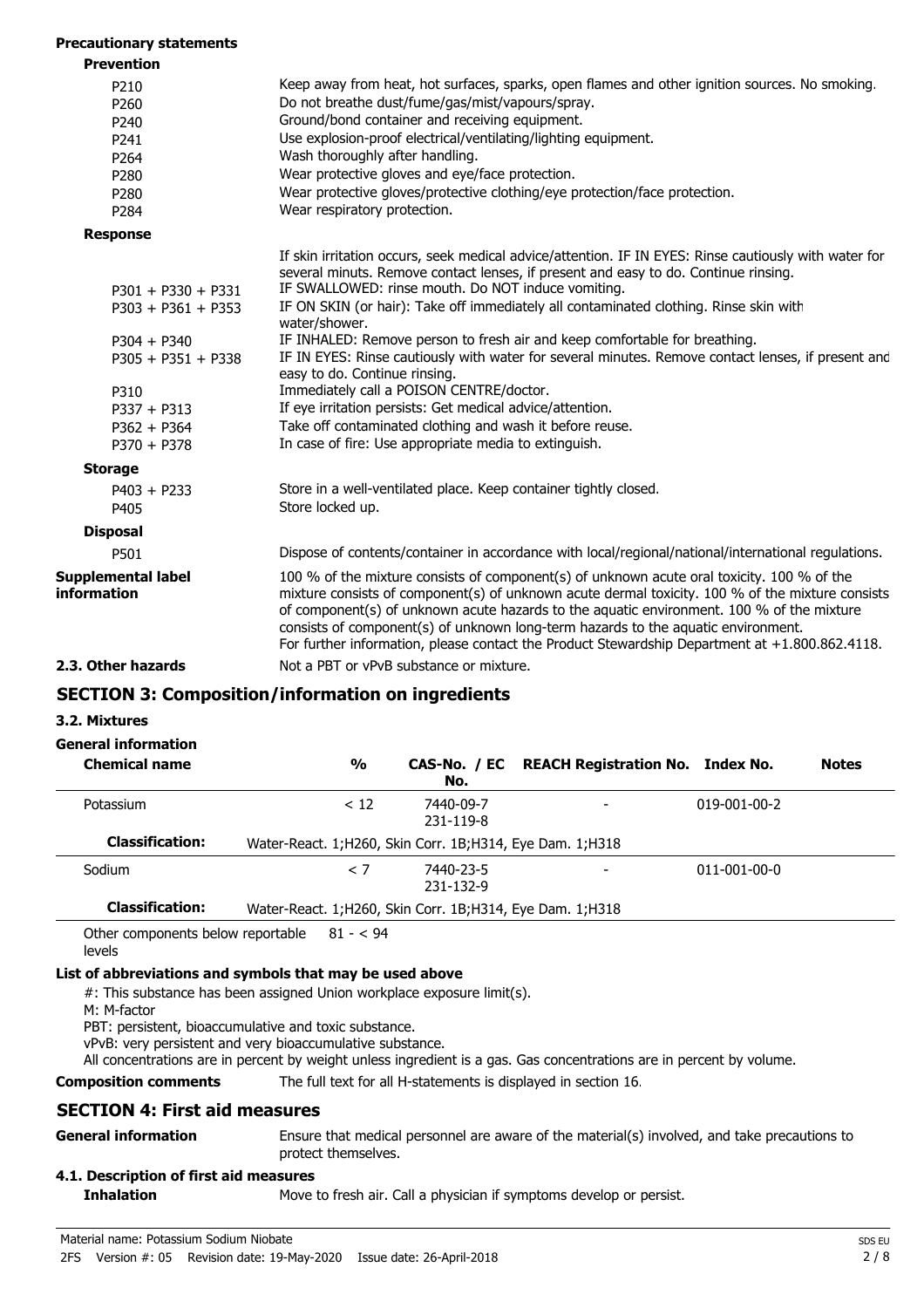| <b>Skin contact</b>                                                                      | Take off immediately all contaminated clothing. Rinse skin with water/shower. Call a physician or<br>poison control centre immediately. Chemical burns must be treated by a physician. Wash<br>contaminated clothing before reuse.                                                                                                                                                                                                                                                                               |
|------------------------------------------------------------------------------------------|------------------------------------------------------------------------------------------------------------------------------------------------------------------------------------------------------------------------------------------------------------------------------------------------------------------------------------------------------------------------------------------------------------------------------------------------------------------------------------------------------------------|
| Eye contact                                                                              | Do not rub eyes. Immediately flush eyes with plenty of water for at least 15 minutes. Remove<br>contact lenses, if present and easy to do. Continue rinsing. Call a physician or poison control centre<br>immediately.                                                                                                                                                                                                                                                                                           |
| <b>Ingestion</b>                                                                         | Call a physician or poison control centre immediately. Do not induce vomiting. If vomiting occurs,<br>keep head low so that stomach content doesn't get into the lungs.                                                                                                                                                                                                                                                                                                                                          |
| 4.2. Most important<br>symptoms and effects, both<br>acute and delayed                   | Burning pain and severe corrosive skin damage. Causes serious eye damage. Symptoms may<br>include stinging, tearing, redness, swelling, and blurred vision. Permanent eye damage including<br>blindness could result.                                                                                                                                                                                                                                                                                            |
| 4.3. Indication of any<br>immediate medical attention<br>and special treatment<br>needed | Provide general supportive measures and treat symptomatically. Thermal burns: Flush with water<br>immediately. While flushing, remove clothes which do not adhere to affected area. Call an<br>ambulance. Continue flushing during transport to hospital. Chemical burns: Flush with water<br>immediately. While flushing, remove clothes which do not adhere to affected area. Call an<br>ambulance. Continue flushing during transport to hospital. Keep victim under observation.<br>Symptoms may be delayed. |

## **SECTION 5: Firefighting measures**

| <b>General fire hazards</b>                                                                | Flammable solid.                                                                              |
|--------------------------------------------------------------------------------------------|-----------------------------------------------------------------------------------------------|
| 5.1. Extinguishing media<br>Suitable extinguishing<br>media                                | Water fog. Foam. Dry chemical powder. Dry sand. Carbon dioxide (CO2).                         |
| Unsuitable extinguishing<br>media                                                          | Water. Do not use water jet as an extinguisher, as this will spread the fire.                 |
| 5.2. Special hazards arising<br>from the substance or<br>mixture                           | During fire, gases hazardous to health may be formed.                                         |
| 5.3. Advice for firefighters<br><b>Special protective</b><br>equipment for<br>firefighters | Self-contained breathing apparatus and full protective clothing must be worn in case of fire. |
| <b>Special firefighting</b><br>procedures                                                  | In case of fire and/or explosion do not breathe fumes.                                        |
| <b>Specific methods</b>                                                                    | Use standard firefighting procedures and consider the hazards of other involved materials.    |

## **SECTION 6: Accidental release measures**

### **6.1. Personal precautions, protective equipment and emergency procedures**

| For non-emergency<br>personnel                               | Keep unnecessary personnel away. Keep people away from and upwind of spill/leak. Wear<br>appropriate protective equipment and clothing during clean-up. Do not touch damaged containers<br>or spilled material unless wearing appropriate protective clothing. Ensure adequate ventilation.<br>Local authorities should be advised if significant spillages cannot be contained. |
|--------------------------------------------------------------|----------------------------------------------------------------------------------------------------------------------------------------------------------------------------------------------------------------------------------------------------------------------------------------------------------------------------------------------------------------------------------|
| For emergency<br>responders                                  | Keep unnecessary personnel away.                                                                                                                                                                                                                                                                                                                                                 |
| 6.2. Environmental<br>precautions                            | Avoid discharge into drains, water courses or onto the ground.                                                                                                                                                                                                                                                                                                                   |
| 6.3. Methods and material for<br>containment and cleaning up | Eliminate all ignition sources (no smoking, flares, sparks, or flames in immediate area). Take<br>precautionary measures against static discharge. Use only non-sparking tools.                                                                                                                                                                                                  |
|                                                              | Large Spills: Wet down with water and dike for later disposal. Absorb in vermiculite, dry sand or<br>earth and place into containers. Shovel the material into waste container. Following product<br>recovery, flush area with water.                                                                                                                                            |
|                                                              | Small Spills: Sweep up or vacuum up spillage and collect in suitable container for disposal. Wipe up<br>with absorbent material (e.g. cloth, fleece). Clean surface thoroughly to remove residual<br>contamination.                                                                                                                                                              |
|                                                              | Never return spills to original containers for re-use.                                                                                                                                                                                                                                                                                                                           |
| 6.4. Reference to other<br>sections                          | Not available.                                                                                                                                                                                                                                                                                                                                                                   |
|                                                              |                                                                                                                                                                                                                                                                                                                                                                                  |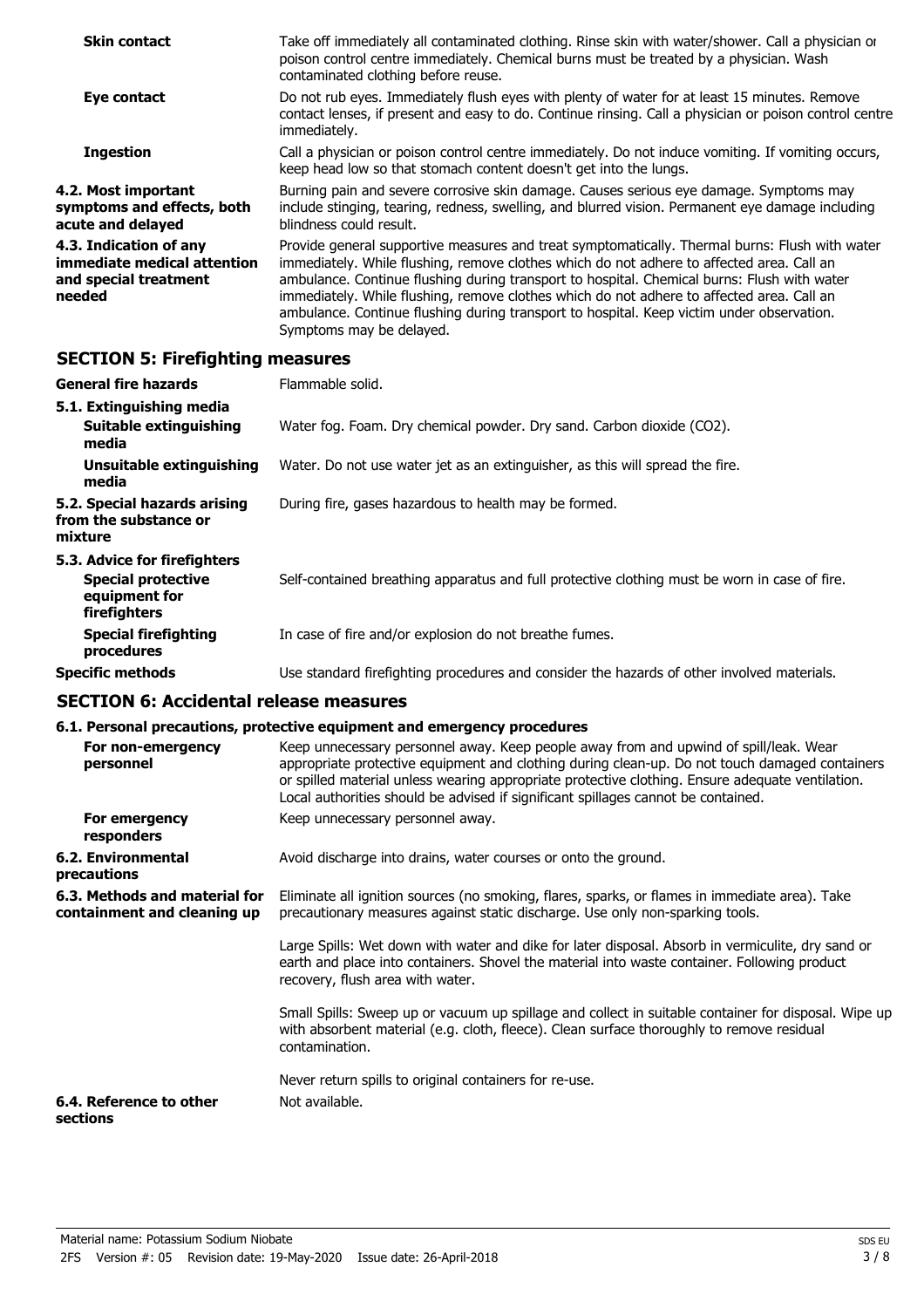## **SECTION 7: Handling and storage**

| 7.1. Precautions for safe<br>handling                                   | Provide adequate precautions, such as electrical grounding and bonding, or inert atmospheres. Do<br>not handle, store or open near an open flame, sources of heat or sources of ignition. Protect<br>material from direct sunlight. When using do not smoke. Explosion-proof general and local exhaust<br>ventilation. Do not get in eyes, on skin, or on clothing. Avoid prolonged exposure. Wear appropriate<br>personal protective equipment. |
|-------------------------------------------------------------------------|--------------------------------------------------------------------------------------------------------------------------------------------------------------------------------------------------------------------------------------------------------------------------------------------------------------------------------------------------------------------------------------------------------------------------------------------------|
| 7.2. Conditions for safe<br>storage, including any<br>incompatibilities | Store locked up. Keep away from heat, sparks and open flame. Store in a cool, dry place out of<br>direct sunlight. Store in original tightly closed container. Store in a well-ventilated place. Keep in an<br>area equipped with sprinklers.                                                                                                                                                                                                    |
| 7.3. Specific end use(s)                                                | Not available.                                                                                                                                                                                                                                                                                                                                                                                                                                   |
|                                                                         | CECTION O. Evangerra controle/novement nucleation                                                                                                                                                                                                                                                                                                                                                                                                |

### **SECTION 8: Exposure controls/personal protection**

### **8.1. Control parameters**

### **Occupational exposure limits**

**Austria. MAK List, OEL Ordinance (GwV), BGBl. II, no. 184/2001**

| <b>Components</b>                                    | <b>Type</b>                                                                                                                                                                                                                                                                                                                                                                                                                                                                                                                                                | <b>Value</b> | <b>Form</b>               |
|------------------------------------------------------|------------------------------------------------------------------------------------------------------------------------------------------------------------------------------------------------------------------------------------------------------------------------------------------------------------------------------------------------------------------------------------------------------------------------------------------------------------------------------------------------------------------------------------------------------------|--------------|---------------------------|
| Niobium (CAS 7440-03-1)                              | <b>MAK</b>                                                                                                                                                                                                                                                                                                                                                                                                                                                                                                                                                 | 5 mg/m $3$   | Inhalable fraction.       |
|                                                      |                                                                                                                                                                                                                                                                                                                                                                                                                                                                                                                                                            | $0.5$ mg/m3  | Fume and respirable dust. |
|                                                      | <b>STEL</b>                                                                                                                                                                                                                                                                                                                                                                                                                                                                                                                                                | 10 mg/m3     | Inhalable fraction.       |
|                                                      |                                                                                                                                                                                                                                                                                                                                                                                                                                                                                                                                                            | 1 mg/m3      | Fume and respirable dust. |
| <b>Denmark. Exposure Limit Values</b>                |                                                                                                                                                                                                                                                                                                                                                                                                                                                                                                                                                            |              |                           |
| <b>Components</b>                                    | <b>Type</b>                                                                                                                                                                                                                                                                                                                                                                                                                                                                                                                                                | <b>Value</b> | <b>Form</b>               |
| Niobium (CAS 7440-03-1)                              | <b>TLV</b>                                                                                                                                                                                                                                                                                                                                                                                                                                                                                                                                                 | $5$ mg/m $3$ | Dust.                     |
|                                                      |                                                                                                                                                                                                                                                                                                                                                                                                                                                                                                                                                            | $0,5$ mg/m3  | Fume.                     |
|                                                      | Iceland. OELs. Regulation 154/1999 on occupational exposure limits                                                                                                                                                                                                                                                                                                                                                                                                                                                                                         |              |                           |
| <b>Components</b>                                    | <b>Type</b>                                                                                                                                                                                                                                                                                                                                                                                                                                                                                                                                                | <b>Value</b> | <b>Form</b>               |
| Niobium (CAS 7440-03-1)                              | <b>TWA</b>                                                                                                                                                                                                                                                                                                                                                                                                                                                                                                                                                 | $5$ mg/m $3$ | Dust.                     |
|                                                      |                                                                                                                                                                                                                                                                                                                                                                                                                                                                                                                                                            | $0,5$ mg/m3  | Fume.                     |
|                                                      | Slovenia. OELs. Regulations concerning protection of workers against risks due to exposure to chemicals while                                                                                                                                                                                                                                                                                                                                                                                                                                              |              |                           |
|                                                      | working (Official Gazette of the Republic of Slovenia)                                                                                                                                                                                                                                                                                                                                                                                                                                                                                                     |              |                           |
| <b>Components</b>                                    | <b>Type</b>                                                                                                                                                                                                                                                                                                                                                                                                                                                                                                                                                | <b>Value</b> | <b>Form</b>               |
| Niobium (CAS 7440-03-1)                              | <b>TWA</b>                                                                                                                                                                                                                                                                                                                                                                                                                                                                                                                                                 | $5$ mg/m $3$ | Inhalable fraction.       |
| <b>Biological limit values</b>                       | No biological exposure limits noted for the ingredient(s).                                                                                                                                                                                                                                                                                                                                                                                                                                                                                                 |              |                           |
| <b>Recommended monitoring</b><br>procedures          | Follow standard monitoring procedures.                                                                                                                                                                                                                                                                                                                                                                                                                                                                                                                     |              |                           |
| <b>Derived no effect levels</b><br>(DNELs)           | Not available.                                                                                                                                                                                                                                                                                                                                                                                                                                                                                                                                             |              |                           |
| <b>Predicted no effect</b><br>concentrations (PNECs) | Not available.                                                                                                                                                                                                                                                                                                                                                                                                                                                                                                                                             |              |                           |
| 8.2. Exposure controls                               |                                                                                                                                                                                                                                                                                                                                                                                                                                                                                                                                                            |              |                           |
| <b>Appropriate engineering</b><br>controls           | Explosion-proof general and local exhaust ventilation. Good general ventilation (typically 10 air<br>changes per hour) should be used. Ventilation rates should be matched to conditions. If applicable,<br>use process enclosures, local exhaust ventilation, or other engineering controls to maintain airborne<br>levels below recommended exposure limits. If exposure limits have not been established, maintain<br>airborne levels to an acceptable level. Eye wash facilities and emergency shower must be available<br>when handling this product. |              |                           |
|                                                      | Individual protection measures, such as personal protective equipment                                                                                                                                                                                                                                                                                                                                                                                                                                                                                      |              |                           |
| <b>General information</b>                           | Use personal protective equipment as required. Personal protection equipment should be chosen<br>according to the CEN standards and in discussion with the supplier of the personal protective<br>equipment.                                                                                                                                                                                                                                                                                                                                               |              |                           |
| Eye/face protection                                  | Wear safety glasses with side shields (or goggles) and a face shield.                                                                                                                                                                                                                                                                                                                                                                                                                                                                                      |              |                           |
| <b>Skin protection</b>                               |                                                                                                                                                                                                                                                                                                                                                                                                                                                                                                                                                            |              |                           |
| - Hand protection                                    | Wear appropriate chemical resistant gloves.                                                                                                                                                                                                                                                                                                                                                                                                                                                                                                                |              |                           |
| - Other                                              | Wear appropriate chemical resistant clothing.                                                                                                                                                                                                                                                                                                                                                                                                                                                                                                              |              |                           |
| <b>Respiratory protection</b>                        | In case of insufficient ventilation, wear suitable respiratory equipment.                                                                                                                                                                                                                                                                                                                                                                                                                                                                                  |              |                           |
| <b>Thermal hazards</b>                               | Wear appropriate thermal protective clothing, when necessary.                                                                                                                                                                                                                                                                                                                                                                                                                                                                                              |              |                           |

Material name: Potassium Sodium Niobate SDS EU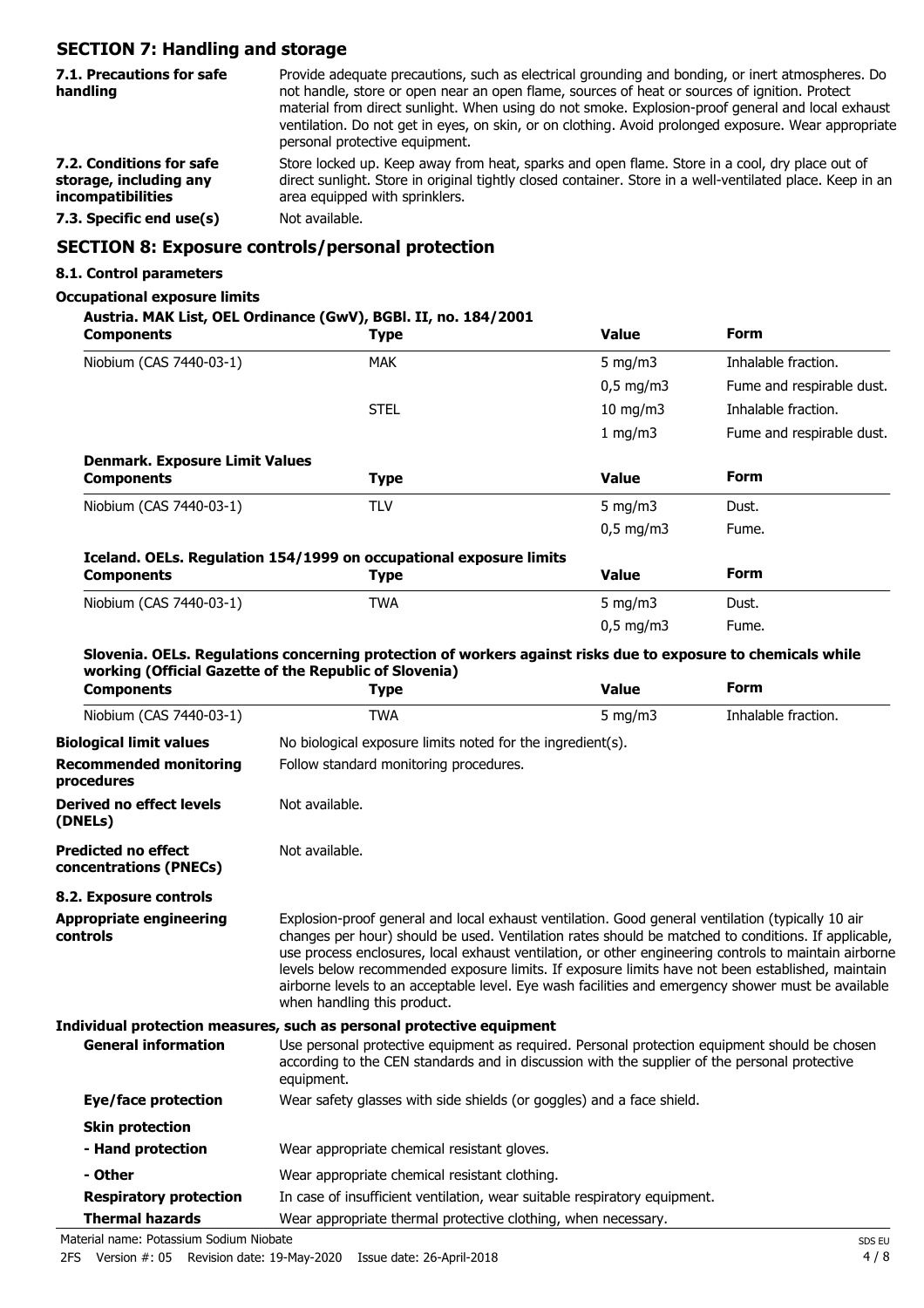### **SECTION 9: Physical and chemical properties**

### **9.1. Information on basic physical and chemical properties**

| <b>Appearance</b>                                   |                                                 |
|-----------------------------------------------------|-------------------------------------------------|
| <b>Physical state</b>                               | Solid.                                          |
| Form                                                | Solid.                                          |
| Colour                                              | Not available.                                  |
| Odour                                               | Not available.                                  |
| <b>Odour threshold</b>                              | Not available.                                  |
| pH                                                  | Not available.                                  |
| <b>Melting point/freezing point</b>                 | 1100 °C (2012 °F) / 1100 °C (2012 °F) estimated |
| <b>Initial boiling point and</b><br>boiling range   | Not available.                                  |
| <b>Flash point</b>                                  | Not available.                                  |
| <b>Evaporation rate</b>                             | Not available.                                  |
| <b>Flammability (solid, gas)</b>                    | Not available.                                  |
| <b>Upper/lower flammability or explosive limits</b> |                                                 |
| <b>Flammability limit - lower</b><br>(9/6)          | Not available.                                  |
| <b>Flammability limit -</b><br>upper $(% )$         | Not available.                                  |
| <b>Vapour pressure</b>                              | Not available.                                  |
| <b>Vapour density</b>                               | Not available.                                  |
| <b>Relative density</b>                             | Not available.                                  |
| Solubility(ies)                                     |                                                 |
| Solubility (water)                                  | Not available.                                  |
| <b>Partition coefficient</b><br>(n-octanol/water)   | Not available.                                  |
| <b>Auto-ignition temperature</b>                    | Not available.                                  |
| <b>Decomposition temperature</b>                    | Not available.                                  |
| <b>Viscosity</b>                                    | Not available.                                  |
| <b>Explosive properties</b>                         | Not explosive.                                  |
| <b>Oxidising properties</b>                         | Not oxidising.                                  |
| 9.2. Other information                              |                                                 |
| <b>Specific gravity</b>                             | $4,51$ g/cc                                     |
|                                                     |                                                 |

### **SECTION 10: Stability and reactivity**

| 10.1. Reactivity                            | The product is stable and non-reactive under normal conditions of use, storage and transport |
|---------------------------------------------|----------------------------------------------------------------------------------------------|
| 10.2. Chemical stability                    | Material is stable under normal conditions.                                                  |
| 10.3. Possibility of hazardous<br>reactions | No dangerous reaction known under conditions of normal use.                                  |
| 10.4. Conditions to avoid                   | Heat, flames and sparks. Contact with incompatible materials.                                |
| 10.5. Incompatible materials                | Strong oxidising agents.                                                                     |
| 10.6. Hazardous<br>decomposition products   | No hazardous decomposition products are known.                                               |

### **SECTION 11: Toxicological information**

**General information CCCUPATION** Occupational exposure to the substance or mixture may cause adverse effects.

#### **Information on likely routes of exposure**

| <b>Inhalation</b>   | May cause irritation to the respiratory system. Prolonged inhalation may be harmful. |
|---------------------|--------------------------------------------------------------------------------------|
| <b>Skin contact</b> | Causes severe skin burns.                                                            |
| Eye contact         | Causes serious eye damage.                                                           |
| <b>Ingestion</b>    | Causes digestive tract burns.                                                        |

Material name: Potassium Sodium Niobate SDS EU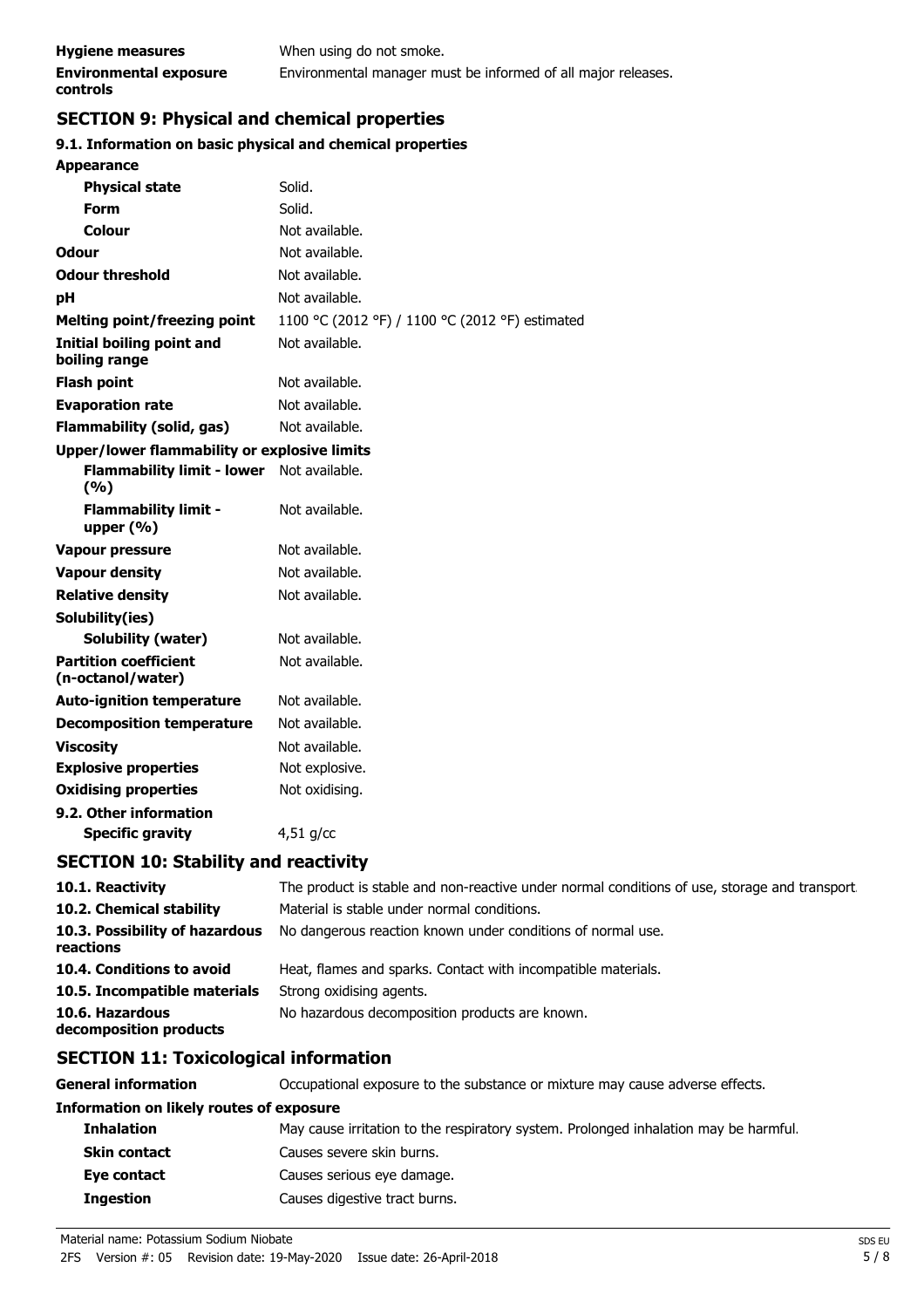| <b>Symptoms</b>                                              | Burning pain and severe corrosive skin damage. Causes serious eye damage. Symptoms may<br>include stinging, tearing, redness, swelling, and blurred vision. Permanent eye damage including<br>blindness could result. |                                                                                                              |                                     |  |
|--------------------------------------------------------------|-----------------------------------------------------------------------------------------------------------------------------------------------------------------------------------------------------------------------|--------------------------------------------------------------------------------------------------------------|-------------------------------------|--|
| 11.1. Information on toxicological effects                   |                                                                                                                                                                                                                       |                                                                                                              |                                     |  |
| <b>Acute toxicity</b>                                        | Not known.                                                                                                                                                                                                            |                                                                                                              |                                     |  |
| <b>Skin corrosion/irritation</b>                             | Causes severe skin burns and eye damage.                                                                                                                                                                              |                                                                                                              |                                     |  |
| Serious eye damage/eye<br>irritation                         | Causes serious eye damage.                                                                                                                                                                                            |                                                                                                              |                                     |  |
| <b>Respiratory sensitisation</b>                             | Due to partial or complete lack of data the classification is not possible.                                                                                                                                           |                                                                                                              |                                     |  |
| <b>Skin sensitisation</b>                                    | Due to partial or complete lack of data the classification is not possible.                                                                                                                                           |                                                                                                              |                                     |  |
| <b>Germ cell mutagenicity</b>                                | Due to partial or complete lack of data the classification is not possible.                                                                                                                                           |                                                                                                              |                                     |  |
| Carcinogenicity                                              | Due to partial or complete lack of data the classification is not possible.                                                                                                                                           |                                                                                                              |                                     |  |
| at work (as amended)                                         |                                                                                                                                                                                                                       | Hungary. 26/2000 EüM Ordinance on protection against and preventing risk relating to exposure to carcinogens |                                     |  |
| Not listed.                                                  |                                                                                                                                                                                                                       |                                                                                                              |                                     |  |
| <b>Reproductive toxicity</b>                                 | Due to partial or complete lack of data the classification is not possible.                                                                                                                                           |                                                                                                              |                                     |  |
| Specific target organ toxicity<br>- single exposure          | Due to partial or complete lack of data the classification is not possible.                                                                                                                                           |                                                                                                              |                                     |  |
| <b>Specific target organ toxicity</b><br>- repeated exposure | Due to partial or complete lack of data the classification is not possible.                                                                                                                                           |                                                                                                              |                                     |  |
| <b>Aspiration hazard</b>                                     |                                                                                                                                                                                                                       | Due to partial or complete lack of data the classification is not possible.                                  |                                     |  |
| Mixture versus substance<br>information                      | No information available.                                                                                                                                                                                             |                                                                                                              |                                     |  |
| <b>Other information</b>                                     | Not available.                                                                                                                                                                                                        |                                                                                                              |                                     |  |
| <b>SECTION 12: Ecological information</b>                    |                                                                                                                                                                                                                       |                                                                                                              |                                     |  |
| 12.1. Toxicity                                               | Due to partial or complete lack of data the classification for hazardous to the aquatic environment,<br>is not possible.                                                                                              |                                                                                                              |                                     |  |
| <b>Product</b>                                               |                                                                                                                                                                                                                       | <b>Species</b>                                                                                               | <b>Test Results</b>                 |  |
| Potassium Sodium Niobate (CAS 12196-68-8)<br><b>Aquatic</b>  |                                                                                                                                                                                                                       |                                                                                                              |                                     |  |
| Crustacea                                                    | <b>EC50</b>                                                                                                                                                                                                           | Daphnia                                                                                                      | 25859,4922 mg/l, 48 hours estimated |  |
| <b>Components</b>                                            |                                                                                                                                                                                                                       | <b>Species</b>                                                                                               | <b>Test Results</b>                 |  |
| Sodium (CAS 7440-23-5)                                       |                                                                                                                                                                                                                       |                                                                                                              |                                     |  |
| <b>Aquatic</b>                                               |                                                                                                                                                                                                                       |                                                                                                              |                                     |  |
| Crustacea                                                    | <b>EC50</b>                                                                                                                                                                                                           | Water flea (Daphnia magna)                                                                                   | 1640 mg/l, 48 hours                 |  |
|                                                              |                                                                                                                                                                                                                       | * Estimates for product may be based on additional component data not shown.                                 |                                     |  |

| 12.2. Persistence and<br>degradability                    |                                                                                                                                                                                            |
|-----------------------------------------------------------|--------------------------------------------------------------------------------------------------------------------------------------------------------------------------------------------|
| 12.3. Bioaccumulative<br>potential                        | No data available.                                                                                                                                                                         |
| <b>Partition coefficient</b><br>n-octanol/water (log Kow) | Not available.                                                                                                                                                                             |
| <b>Bioconcentration factor (BCF)</b>                      | Not available.                                                                                                                                                                             |
| 12.4. Mobility in soil                                    | No data available.                                                                                                                                                                         |
| 12.5. Results of PBT and<br><b>vPvB</b> assessment        | Not a PBT or vPvB substance or mixture.                                                                                                                                                    |
| 12.6. Other adverse effects                               | No other adverse environmental effects (e.g. ozone depletion, photochemical ozone creation<br>potential, endocrine disruption, global warming potential) are expected from this component. |

## **SECTION 13: Disposal considerations**

### **13.1. Waste treatment methods**

**Residual waste**

Dispose of in accordance with local regulations. Empty containers or liners may retain some product residues. This material and its container must be disposed of in a safe manner (see: Disposal instructions).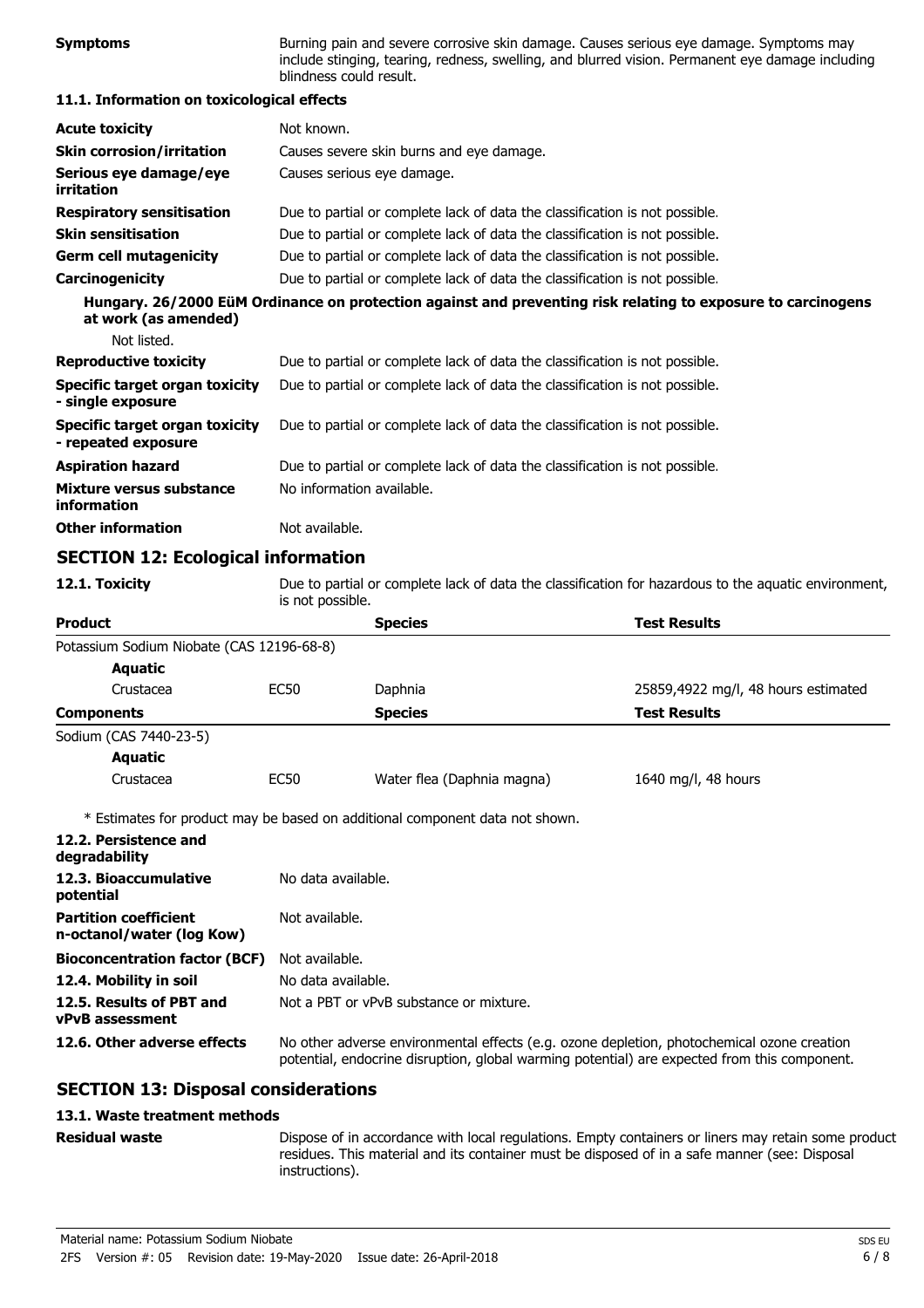| <b>Contaminated packaging</b>          | Since emptied containers may retain product residue, follow label warnings even after container is<br>emptied. Empty containers should be taken to an approved waste handling site for recycling or<br>disposal. |
|----------------------------------------|------------------------------------------------------------------------------------------------------------------------------------------------------------------------------------------------------------------|
| EU waste code                          | The Waste code should be assigned in discussion between the user, the producer and the waste<br>disposal company.                                                                                                |
| <b>Disposal</b><br>methods/information | Collect and reclaim or dispose in sealed containers at licensed waste disposal site. Dispose of<br>contents/container in accordance with local/regional/national/international regulations.                      |
| <b>Special precautions</b>             | Dispose in accordance with all applicable regulations.                                                                                                                                                           |

### **SECTION 14: Transport information**

**ADR**

14.1. - 14.6.: Not regulated as dangerous goods.

**RID**

14.1. - 14.6.: Not regulated as dangerous goods.

**ADN**

14.1. - 14.6.: Not regulated as dangerous goods.

#### **IATA**

14.1. - 14.6.: Not regulated as dangerous goods.

### **IMDG**

14.1. - 14.6.: Not regulated as dangerous goods.

### **SECTION 15: Regulatory information**

#### **15.1. Safety, health and environmental regulations/legislation specific for the substance or mixture**

### **EU regulations**

**Regulation (EC) No. 1005/2009 on substances that deplete the ozone layer, Annex I and II, as amended** Not listed.

**Regulation (EC) No. 850/2004 On persistent organic pollutants, Annex I as amended**

Not listed.

### **Regulation (EU) No. 649/2012 concerning the export and import of dangerous chemicals, Annex I, Part 1 as amended**

Not listed.

**Regulation (EU) No. 649/2012 concerning the export and import of dangerous chemicals, Annex I, Part 2 as amended**

Not listed.

**Regulation (EU) No. 649/2012 concerning the export and import of dangerous chemicals, Annex I, Part 3 as amended**

Not listed.

**Regulation (EU) No. 649/2012 concerning the export and import of dangerous chemicals, Annex V as amended** Not listed.

**Regulation (EC) No. 166/2006 Annex II Pollutant Release and Transfer Registry, as amended** Not listed.

### **Regulation (EC) No. 1907/2006, REACH Article 59(10) Candidate List as currently published by ECHA** Not listed.

### **Authorisations**

**Regulation (EC) No. 1907/2006, REACH Annex XIV Substances subject to authorization, as amended** Not listed.

#### **Restrictions on use**

### **Regulation (EC) No. 1907/2006, REACH Annex XVII Substances subject to restriction on marketing and use as amended**

Potassium (CAS 7440-09-7)

Sodium (CAS 7440-23-5)

#### **Directive 2004/37/EC: on the protection of workers from the risks related to exposure to carcinogens and mutagens at work, as amended.**

Not listed.

### **Other EU regulations**

### **Directive 2012/18/EU on major accident hazards involving dangerous substances, as amended**

Potassium (CAS 7440-09-7) Sodium (CAS 7440-23-5)